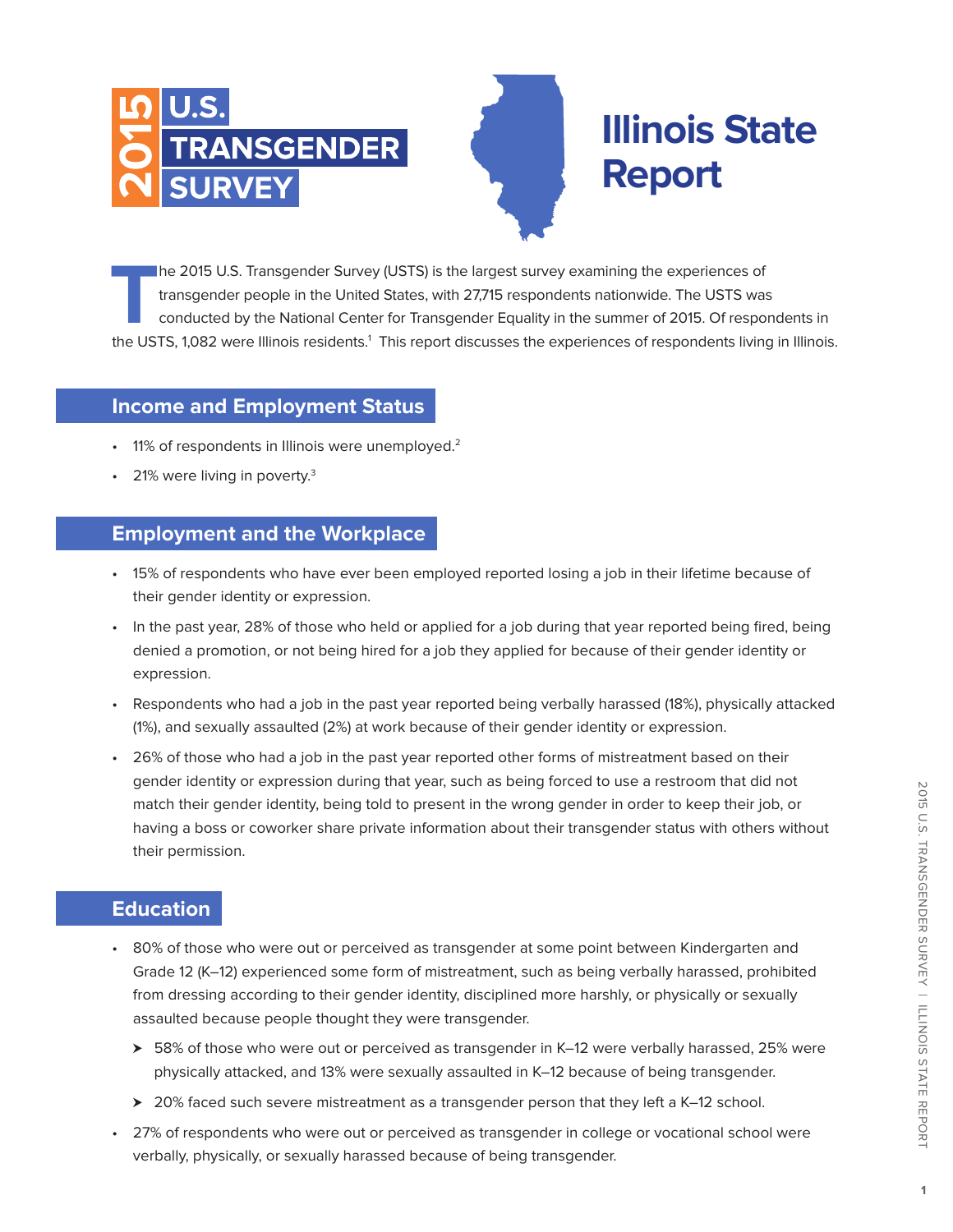# **Housing, Homelessness, and Shelter Access**

- 21% of respondents experienced some form of housing discrimination in the past year, such as being evicted from their home or denied a home or apartment because of being transgender.
- 28% have experienced homelessness at some point in their lives.
- 11% experienced homelessness in the past year because of being transgender.
- 18% of respondents who experienced homelessness in the past year avoided staying in a shelter because they feared being mistreated as a transgender person.

# **Public Accommodations**

- Respondents reported being denied equal treatment or service, verbally harassed, or physically attacked at many places of public accommodation—places that provide services to the public, like retail stores, hotels, and government offices.
- Of respondents who visited a place of public accommodation where staff or employees thought or knew they were transgender, 33% experienced at least one type of mistreatment in the past year. This included 11% who were denied equal treatment or service, 29% who were verbally harassed, and 4% who were physically attacked because of being transgender.

# **Restrooms**

- 9% of respondents reported that someone denied them access to a restroom in the past year.
- In the past year, respondents reported being verbally harassed (11%) and physically attacked (1%) when accessing a restroom.
- 58% of respondents avoided using a public restroom in the past year because they were afraid of confrontations or other problems they might experience.
- 28% of respondents limited the amount that they ate or drank to avoid using the restroom in the past year.

# **Police Interactions**

- Respondents experienced high levels of mistreatment and harassment by police. In the past year, of respondents who interacted with police or other law enforcement officers who thought or knew they were transgender, 69% experienced some form of mistreatment. This included being verbally harassed, repeatedly referred to as the wrong gender, physically assaulted, or sexually assaulted, including being forced by officers to engage in sexual activity to avoid arrest.
- 56% of respondents said they would feel uncomfortable asking the police for help if they needed it.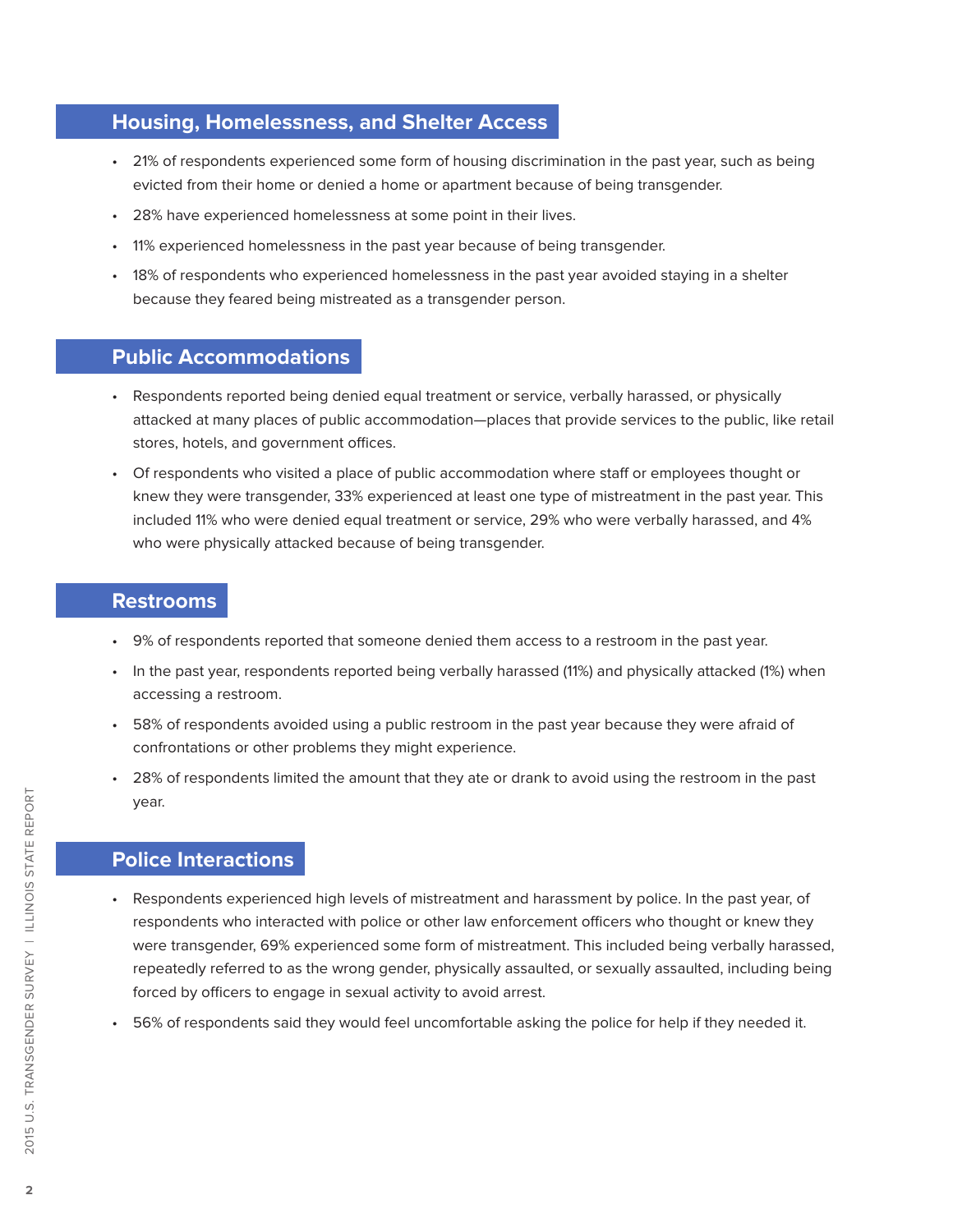# **Health**

- 28% of respondents experienced a problem in the past year with their insurance related to being transgender, such as being denied coverage for care related to gender transition or being denied coverage for routine care because they were transgender.
- 33% of those who saw a health care provider in the past year reported having at least one negative experience related to being transgender. This included being refused treatment, verbally harassed, or physically or sexually assaulted, or having to teach the provider about transgender people in order to get appropriate care.
- In the past year, 24% of respondents did not see a doctor when they needed to because of fear of being mistreated as a transgender person, and 29% did not see a doctor when needed because they could not afford it.
- 35% of respondents experienced serious psychological distress in the month before completing the survey (based on the Kessler 6 Psychological Distress Scale).<sup>4</sup>
- 13% of respondents reported that a professional, such as a psychologist, counselor, or religious advisor, tried to stop them from being transgender.

### **Identity Documents**

- Only 11% of respondents reported that all of their IDs had the name and gender they preferred, while 65% reported that none of their IDs had the name and gender they preferred.
- The cost of changing IDs was one of the main barriers respondents faced, with 31% of those who have not changed their legal name and 27% of those who have not updated the gender on their IDs reporting that it was because they could not afford it.
- 34% of respondents who have shown an ID with a name or gender that did not match their gender presentation were verbally harassed, denied benefits or service, asked to leave, or assaulted.

#### **ENDNOTES** | ILLINOIS STATE REPORT

- The number of respondents in Illinois (n=1,082) is an unweighted value. All reported percentages are weighted. For more information on the weighting procedures used to report 2015 U.S. Transgender Survey data, see the full survey report, available at www.USTransSurvey.org.
- 2. For reference, the U.S. unemployment rate was 5% at the time of the survey, as reported by the Bureau of Labor Statistics. See the full report for more information about this calculation.
- 3. For reference, the U.S. poverty rate was 12% at the time of the survey. The research team calculated the USTS poverty measure using the official poverty measure, as defined by the U.S. Census Bureau. USTS respondents were designated as living in poverty if their total family income fell under 125% of the official U.S. poverty line. See the full report for more information about this calculation.
- 4. For reference, 5% of the U.S. population reported experiencing serious psychological distress during the prior month as reported in the 2015 National Survey on Drug Use and Health. See the full report for more information about this calculation.